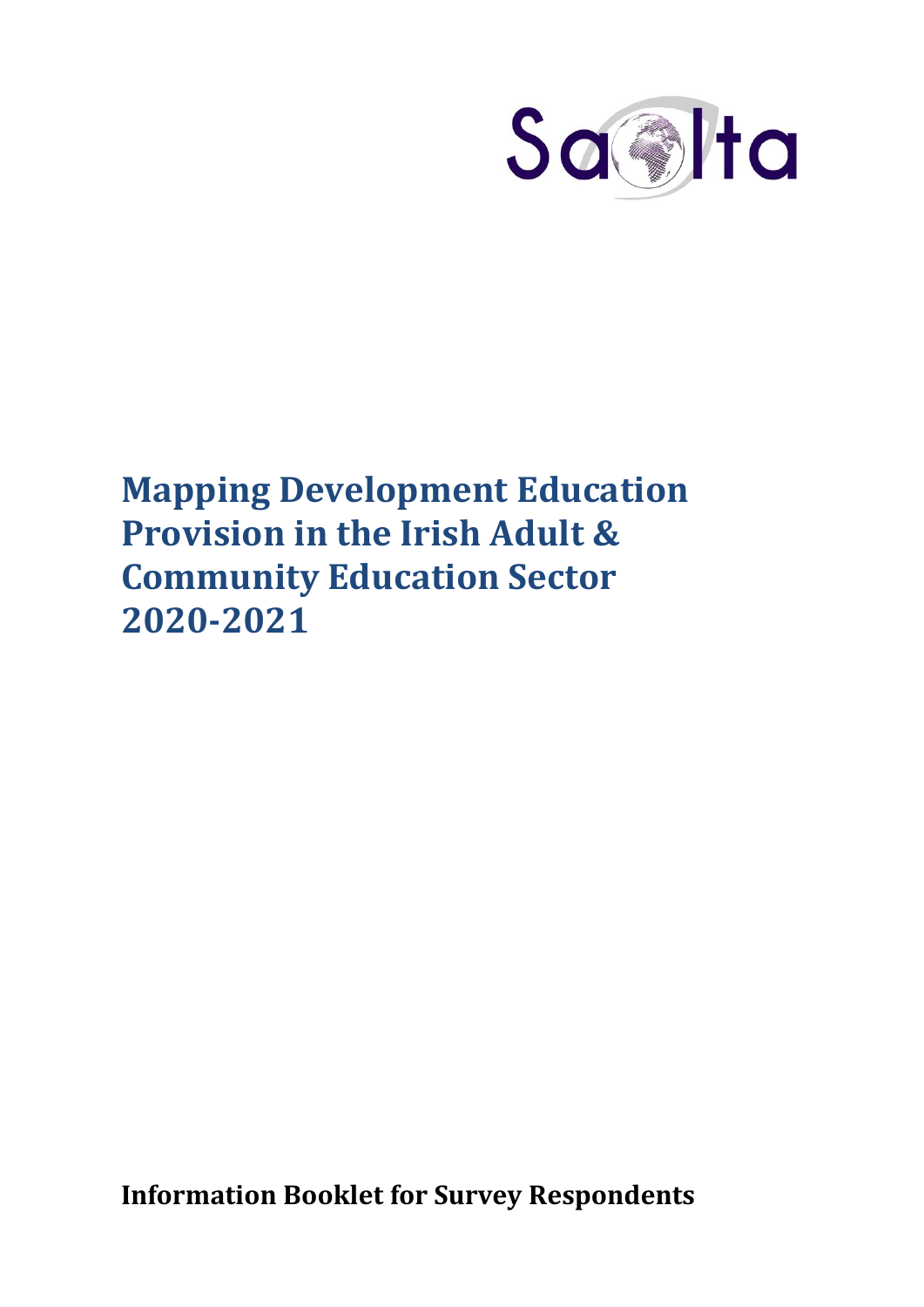#### *About this research*

The purpose of the research is to begin **mapping Development Education (DE) provision and providers** in the wide-ranging **Irish Adult & Community Education (ACE) sector**. This includes those working with adults on DE and DE-related issues on accredited and nonaccredited programmes in both formal and informal education settings. **Adult and Community Education thus incorporates Further Education, Community Education as well as Community Development organisations and NGOs** that provide DE training, workshops and awareness-raising events to the public as well to other professionals in the field.



## *What is Development Education (DE)?*

Development education is a **lifelong educational process which aims to increase public knowledge and understanding of the rapidly changing, interdependent and unequal world in which we live.** By challenging stereotypes and encouraging independent thinking, **development education helps people to critically explore how global justice issues interlink with their everyday lives**. (Irish Aid, 2017).

## *Development Education is Transformative…*

Development education empowers people to analyse, reflect on and challenge, at a local and global level, t**he root causes and consequences of global hunger, poverty, injustice, inequality and climate change; presenting multiple perspectives on global justice issues.** Development education **enables people to take action** - locally and globally - the understanding or theory of change that such action will contribute to desired **transformation in the social, cultural political and economic structures which affect their lives and the lives of others.** (Ibid.)

## *Development Education: Themes & Issues*

Development education **addresses a wide range of themes and issues**, including:



Source: Irish Aid (2017)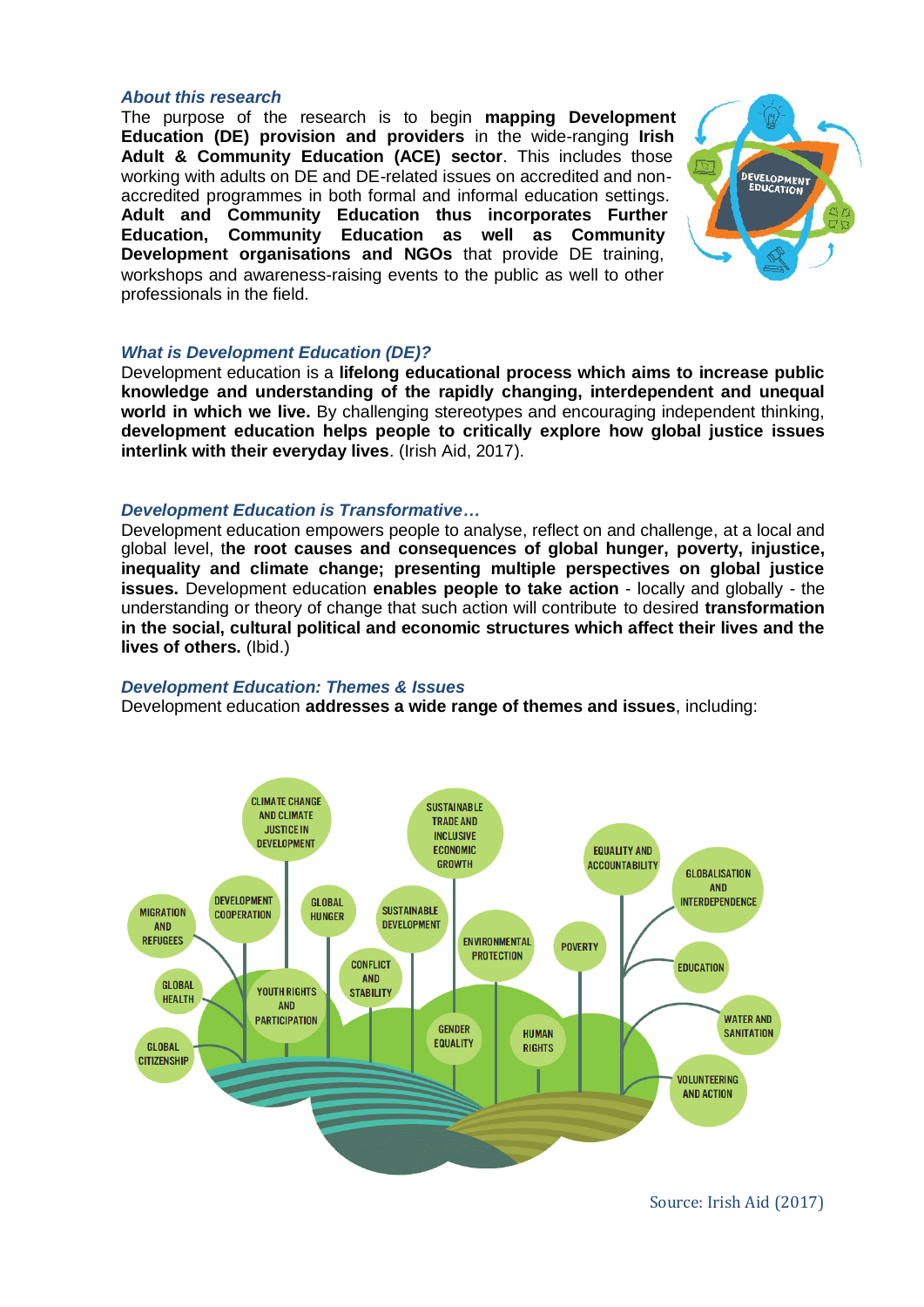#### *Not sure if your organisation or project is engaged in Development Education?* Irish Aid (2020) describes the particular characteristics of Development Education as:

- Contributing to the learner's knowledge and **understanding of global justice issues** and facilitating the learner to engage with multiple perspectives on the matter;
- $\checkmark$  Enhancing the learner's skills and competencies, placing particular emphasis on the **development of critical engagement;**
- Strengthening the learner's values and attitudes, supporting the learner to **recognise our global interconnectedness and consequently our rights and responsibilities as global citizens;**
- $\checkmark$  Promoting **action at a local and global level**, empowering the learner to engage in individual and/or collective action to bring about a positive difference in the world;

**The IDEA Code of Good Practice** In 2019, the Irish Development Education Association (IDEA) published a *Code of Good Practice for Development Education* to help guide providers in establishing development education as a core part of their educational as well as organisational practice*.* This incorporates twelve principles, as follows:



Further information on this Code of Good Practice for Development Education, as well as supporting materials, are available from IDEA, the Irish Development Education Association: **www.ideaonline.ie**